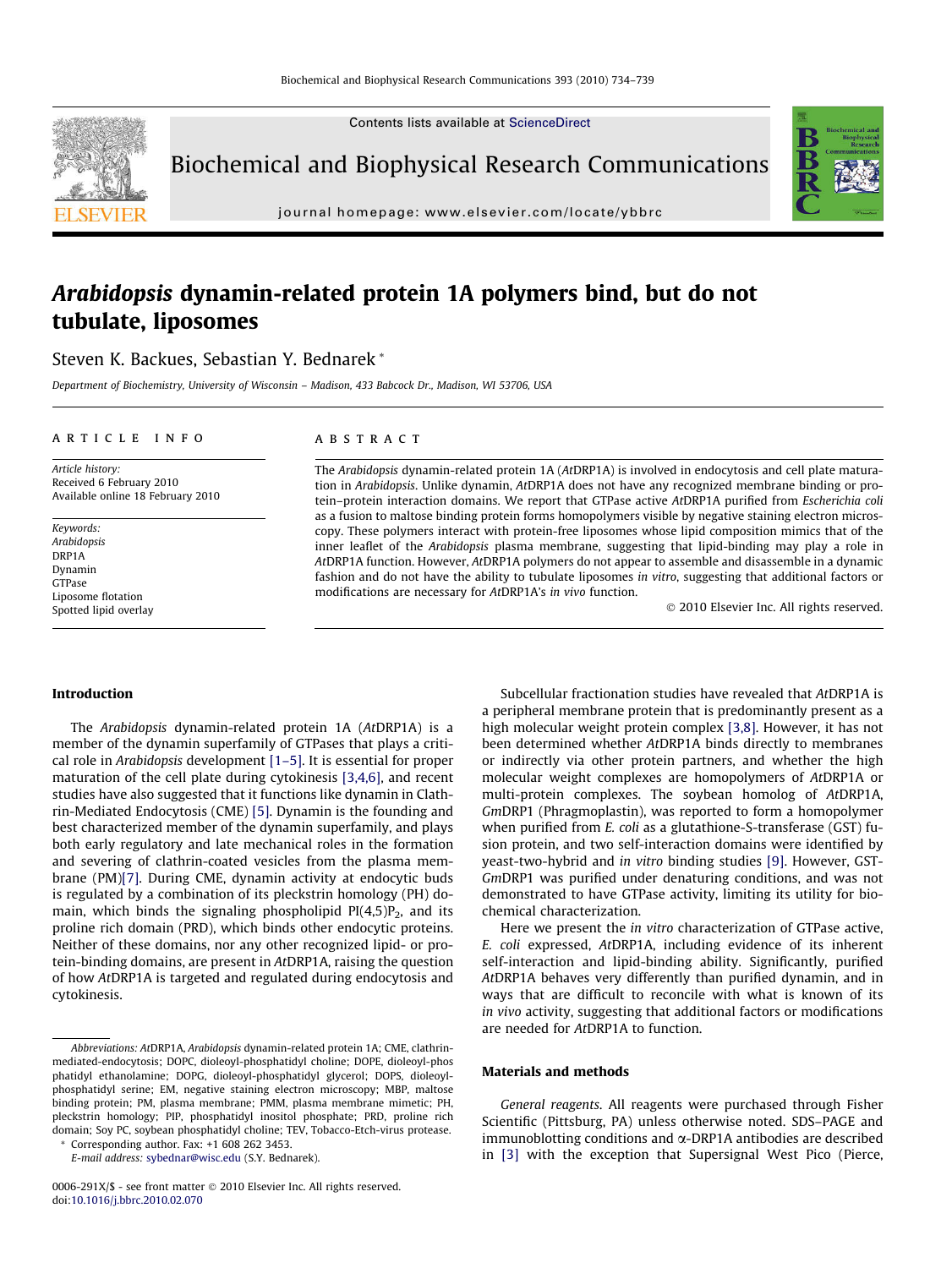Rockford, IL) was used as the chemiluminesence substrate for detection of the HRP-labeled secondary antibodies. Rabbit  $\alpha$ -MBP antibodies were purchased from Immunology Consultants Laboratories (Newberg, OR). Spotted lipid assays were performed as described by Dowler et al. [\[10\]](#page-5-0). All oligonucleotides were purchased from Integrated DNA Technologies (Coralville, IA) and PCR amplification was performed with PfuUltra (Stratagene, La Jolla, CA).

Generation of the His<sub>8</sub>-MBP-AtDRP1A expression clone. The AtDR-P1A coding sequence (full length, including stop codon) was PCR amplified using primers 5'-ggggacaagtttgtacaaaaaagcaggctcaatg gaaaatctgatctctctggttaa-3' (forward) and 5'-ggggaccactttgtacaaga aagctgggtatcacttggaccaagcaacagcatcgatctcg-3' (reverse), which introduced attB1/B2 recombination sites at the ends of the gene. The PCR product was inserted into the plasmid pGEM-T-EASY (Promega, Madison WI) by TA cloning and then recombined into pDONR201 (Invitrogen, Carlsbad, CA) using standard Gateway cloning procedures (Invitrogen, Carlsbad, CA). A DNA sequence encoding the Tobacco-Etch Virus (TEV) cleavage site was inserted in frame with the first codon of DRP1A by site-directed mutagene-sis [\[11\]](#page-5-0) using the 5' phosphorylated primers 5'-gagaacctctattt ccagggcgaaaatctgatctctctggttaac-3' and 5'-tgagcctgcttttttgtacaaag-3', which annealed to AtDRP1A and pDONR201, respectively. The AtDRP1A coding sequence was verified by sequencing, and then recombined into the destination vector pVP16 [\[12\]](#page-5-0) to created pVP16-TEV-DRP1A. pVP16 contains His<sub>8</sub>-Maltose Binding Protein ( $His<sub>8</sub>$ -MBP), in frame with the N-terminus of the gene inserted into the recombination site (e.g., TEV-DRP1A).Expression and purification of DRP1A. pVP16-TEV-DRP1A in E. coli strain B834pRARE2 was used to inoculate 50 mL of LB (Luria Broth + carbenicil- $\lim^{50 \text{ }\mu\text{g/ml}}$ /chloramphenicol<sup>34  $\mu$ g/ml</sup>) which was grown to saturation (16 h) with shaking at 37 °C. This culture was diluted 1:20 into 1 L LB and immediately induced with 1 mM Isopropyl  $\beta$ -D-1-thiogalactopyranoside (IPTG). The 1 L culture was grown an additional 16 h with shaking at 18 °C. The bacteria expressing  $His_8$ -MBP-TEV-DRP1A were harvested by centrifugation (10 min at 2000g) and resuspended in 10 ml H(0.15)NG buffer (25 mM HEPES pH 7.5, 0.15 M NaCl, 5% v/v glycerol, 10 mM  $\beta$ -ME) with protease inhibitors and 1 mg/ml lysozyme prior to lysis by French Press (2 passes, 1900 PSI). The lysis mixture was cleared twice by centrifugation at 2000g and TX-100 was added to the supernatant to a final concentration of  $2\%$  (v/v) before incubation with 1 ml bed volume amylose resin (New England Biolabs, Ipswich, MA) in a 10 ml disposable poly-prep column (Biorad, Hercules, CA) at  $4^{\circ}$ C with rotation for  $\geqslant$  30 min. The unbound was drained by gravity flow and the resin washed with 10mls  $H(0.15)NG + 1 mM ATP + 2%TX -$ 100 and then 50 ml cold H(0.15)NG prior to elution with  $H(0.15)$ NG + 10 mM maltose. The concentration of purified His<sub>8</sub>-MBP-TEV-DRP1A was measured with Biorad protein assay reagent (Biorad, Hurcules, CA) and diluted to 0.5 mg/ml (5 mM). Purified  $His<sub>6</sub>-TEV$  protease [\[12\]](#page-5-0) was added to a concentration of 0.25 mg/ ml and the cleavage reaction was incubated with rotation at 22  $\degree$ C for 24-48 h. Purity of the preparation and completeness of the cleavage reaction was assayed by SDS–PAGE. Cleaved AtDRP1A was frozen in liquid nitrogen and stored at  $-80$  °C.

GTPase assays. Colorimetric GTPase assays for determination of kCAT and kM were performed essentially as described by Leonard et al. [\[13\]](#page-5-0). In brief, purified  $AtDRP1A$  (0.1  $\mu$ M final) was mixed with GTP (50-500  $\mu$ M final) in reaction buffer (20 mM HEPES, pH 7.5, 150 mM NaCl, 2 mM  $MgCl<sub>2</sub>$ ) and incubated at 22  $\degree$ C; 0, 2, 5, 10 and 15 min time points were taken and concentrations of released phosphate determined by addition of the color reagent (1 M HCl, 0.1% w/v Malachite Green, 1% w/v Ammonium Molybdate Tetrahydrate) and measurement of absorbance at 660 nM on a plate reader (Bio-Tek instruments EL311).

Fractionation. Purified His<sub>8</sub>-MBP-AtDRP1A or AtDRP1A was diluted to 200 nM in  $H(0.15)NG + 2 mM$  MgCl<sub>2</sub> with or without 1 mM GTP and incubated 5 min 22  $\degree$ C. After 5 min, an additional 1 mM GTP was added to the  $+$  GTP sample, and 200  $\mu$ l of each sample was transferred to a TLA100.1 tube and pelleted for 30 min at 150,000g in a Beckman (Fullerton, CA) tabletop ultracentrifuge. The load and upper  $80 \mu l$  of the reaction volume were analyzed by SDS–PAGE and immunoblotting against AtDRP1A and MBP. For sucrose gradient fractionation,  $200 \mu l$  of  $1.25 \mu M$  AtDRP1A was loaded on top of a 4.8 mL 5–50% (w/v) sucrose gradient in  $H(0.075)N$  (25 mM HEPES pH 7.5 m, 0.075 M NaCl, 2 mM MgCl<sub>2</sub>, and 10 mM  $\beta$ -ME) poured on an Autodensiflow gradient maker (Labconco, Kansas City, Kansas). Gradients were centrifuged 18 h at  $4^{\circ}$ C in a SW50.1 rotor at 150,000g. 200 µl fractions were collected using a gradient collector (model 640, Isco Inc., Lincoln, NE). Fractionation standards (75  $\mu$ g BSA, 75  $\mu$ g Catalase, 50  $\mu$ g AtCDC48 [\[14\]\)](#page-5-0), were loaded on an identical gradient and centrifuged and fractionated in parallel. The fractions were analyzed by SDS PAGE followed by Coomassie staining (fractionation standards) or immunoblotting using  $\alpha$ -AtDRP1A antibodies, and refractive index was used to compare fractions between gradients.

Liposome generation. DOPC, DOPS, DOPE, Soy PC and  $PI(4,5)P_2$ were purchased from Avanti Polar Lipids (Alabaster, AL). PI(3)P, PI(4)P and PI(5)P were from Cayman Chemical (Ann Arbor, MI), and  $\beta$ -sitosterol was from Calbiochem (San Diego, CA). Dried lipids were resuspended in chloroform or 1:1 chloroform/methanol and mixed by vortexing in a  $12 \times 75$  mm glass test tube. The lipid mixture was spiked with  $3H$ -DOPC (Perkin–Elmer) to 6  $\mu$ Ci/ml and dried under a gentle stream of Argon until visibly dry (10– 15 min), and then placed under house vacuum for an additional 30 min. The resulting film was resuspended to 330 mM total lipid in H(0.15NG) buffer and allowed to hydrate 15 min at RT before being vortexed for 5 min. The mixture was then subjected to five free-thaw cycles (liquid nitrogen -37° water bath) before being extruded through a 50 nm polycarbonate membrane (Avanti Polar Lipids, Alabaster, AL) and stored at  $-80\,^{\circ}\textrm{C}$  under argon until use.

Liposome flotation assays. Liposome flotation assays were performed generally as described in [\[15\]](#page-5-0). Purified AtDRP1A protein (200 nM to 1  $\mu$ M final concentration) was mixed with 50 nm liposomes (44 mM final concentration) and buffer H(0.15)NG to a final volume of  $75 \mu l$  in a sialinized 0.65 ml ultracentrifuge tube and incubated 30 min at 22  $\degree$ C with occasional mixing. The binding reaction was diluted with an equal volume of ice-cold 80% (w/v) Accudenz (Accurate Chemical and Scientific Corporation, Westbury, NY) in H(0.015)NG, transferred to the bottom of a  $5 \times 41$  mm Ultra-Clear centrifuge tube (Beckman-Coulter), and overlayed with 300  $\mu$ l 30% (w/v) Accudenz followed by 100  $\mu$ l H(0.15)NG then centrifuged 1 h or more at 243,000g at 4  $\degree$ C in an SW50.1 rotor with tube adapters. Fractions  $(80 \mu l)$  were collected from the top and analyzed for lipid content by scintillation counting and protein content by SDS–PAGE followed by Coomassie staining or immunoblotting.

Negative staining electron microscopy. All electron microscopy was performed at the UW Madison Medical School EM Facility on a Phillips CM120 STEM. For visualization of AtDRP1A, purified protein was diluted to 1  $\mu$ M in buffer H(0.075)N with or without 1 mM GTP, dried onto a pioloform (Ted Pella, Redding, CA) coated copper grid, and stained with Nano- $W^{\otimes}$  (Nanoprobes, Yaphank, NY), an organo-tungstate stain. Liposomes were diluted to 100 mM lipid in H(0.075)N, mixed with an equal volume 1% OsO4, then dried onto pioloform coated grids and stained with Nano-W<sup>®</sup>. For visualization of AtDRP1A bound to liposomes, purified AtDRP1A was mixed with liposomes to a final concentration of 1  $\mu$ M AtDPR1A and 100 mM lipid in H(0.075)N and incubated for 30 min 22 $\degree$ C with occasional mixing. The mixture was then stained with  $OsO<sub>4</sub>$  and Nano-W<sup>®</sup> as for liposomes.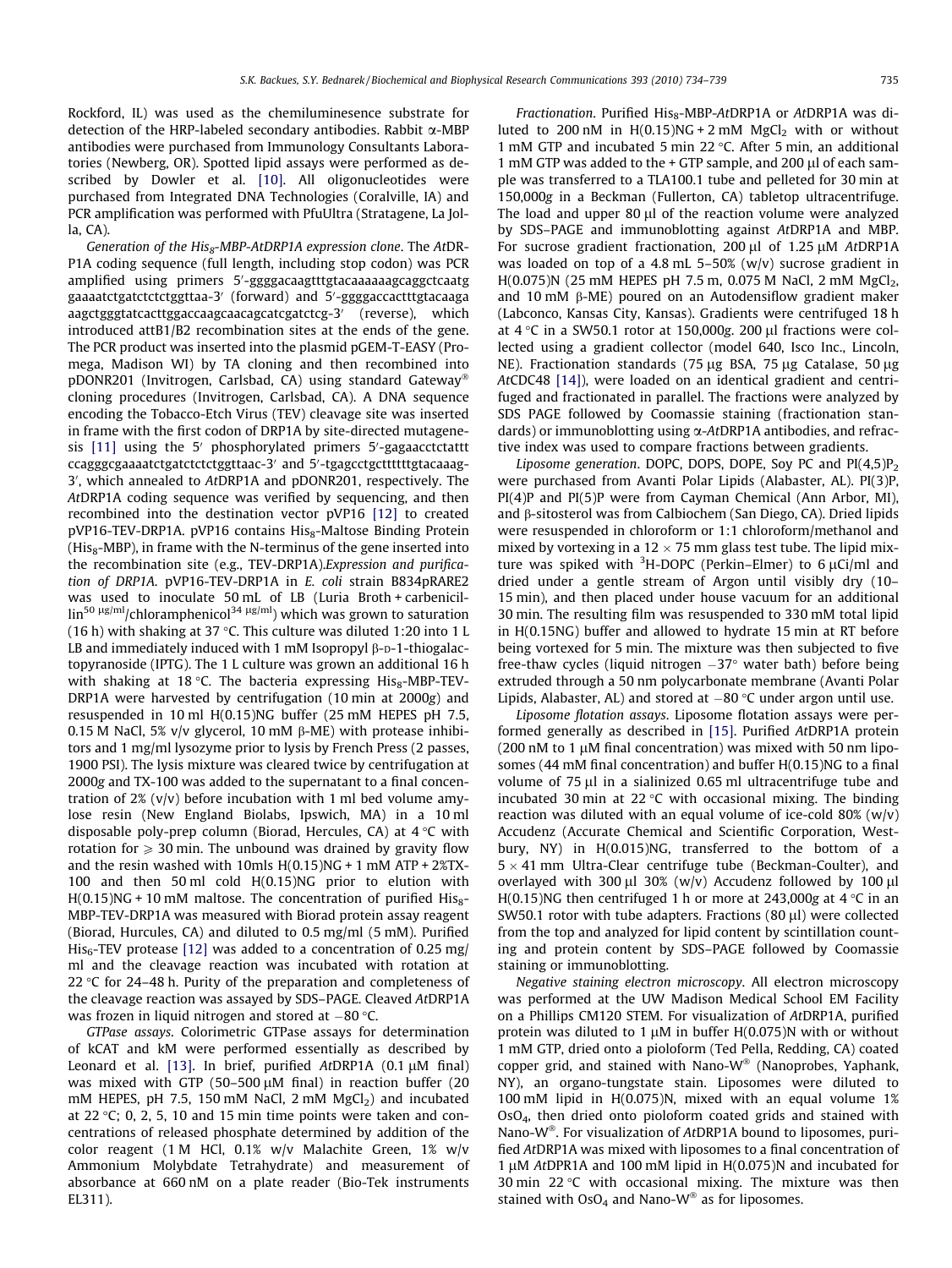# Results and discussion

#### Purification of GTPase active AtDRP1A

GTPase active AtDRP1A was expressed in E. coli as a translational fusion to a His $_8$ -MBP tag, purified using amylose affinity chromatography and treated with  $His<sub>6</sub>-TEV$  protease to remove the  $His<sub>8</sub>$ -MBP tag (Fig. 1A). The GTPase activity of the purified protein increased approximately twofold upon cleavage of the  $His<sub>8</sub>$ -MBP tag (Fig. 1B). In contrast, expression of other affinity tagged forms of AtDRP1A, including GST-AtDRP1A in E. coli and S. cerevisae and  $AtDRP1A-His<sub>6</sub>$  in S. cerevisae, did not yield GTPase-active protein.

 $His_8$ -MBP and  $His_6$ -TEV protease could not be removed from the mixture by immobilized Ni affinity chromatography due to nonspecific binding of AtDRP1A to the nickel resin. Therefore, in all subsequent experiments, AtDRP1A was assayed in the presence of cleaved His<sub>8</sub>-MBP and His<sub>6</sub>-TEV, with a mixture of His<sub>6</sub>-TEV and purified  $His_8$ -MBP serving as a negative control.

The kCat and kM of GTP hydrolysis by AtDRP1A was measured by a colorimetric GTPase assay [\[13\]](#page-5-0) in the presence of varying concentrations of GTP (Fig. 1C).  $k_{cat}$  and  $k_M$  values varied between preparations, as has been observed for dynamin [\[16\].](#page-5-0) The average  $k_{\text{cat}}$  value was 28 ± 5.34/min, which falls between the  $k_{\text{cat}}$  values reported for lipid-tubule stimulated (105 ± 47/min) and unstimulated dynamin  $(2.6 \pm 0.98/\text{min})$  [\[17\].](#page-5-0) The average  $k_M$  was  $99 \pm 59 \mu$ M, which is lower than that reported for stimulated (37 ± 18  $\mu$ M), but similar to that of unstimulated (102 ± 35  $\mu$ M) dynamin [\[17\]](#page-5-0).

#### Purified AtDRP1A is polymeric

As shown in Fig. 1A, His<sub>8</sub>-MBP-DRP1A, AtDRP1A, and His<sub>8</sub>-MBP migrated as 110 kD, 65 kD and 45 kD polypeptides, respectively, when analyzed by SDS–PAGE. However, when the AtDRP1A cleavage mixture, containing AtDRP1A,  $His<sub>8</sub>-MBP$  and  $His<sub>6</sub>-TEV$ , was subjected to centrifugation at 150,000g,  $AtDRP1A$ , but not  $His<sub>8</sub>$ -MBP, was fully depleted from the supernatant ([Fig. 2A](#page-3-0)).  $His<sub>8</sub>$ -MBP-AtDRP1A likewise pelleted at 150,000g, indicating that both  $His_8$ -MBP tagged and tag-free AtDRP1A form large homopolymers in the presence of 150 mM NaCl. This sedimentation behavior was not altered by incubation with 1 mM GTP [\(Fig. 2](#page-3-0)A). When subjected to velocity sedimentation gradient analysis in the presence of 75 mM NaCl, AtDRP1A sedimented beneath the 17S/550 kDa protein standard, CDC48 [\[14\],](#page-5-0) further demonstrating the polymeric nature of E. coli expressed AtDRP1A ([Fig. 2](#page-3-0)B). This behavior is distinctly different than that of purified dynamin, which is found both in polymeric and soluble, dimeric/tetrameric forms, with the soluble form favored in the presence of  $\geq 25$  mM NaCl or upon addition of GTP [\[18–20\].](#page-5-0)

When purified dynamin is induced to polymerize by dilution into  $\leq$  25 mM NaCl buffers or by addition of GDP-BeF<sub>2</sub>, it forms rings and spirals with a constant diameter [\[21,22\].](#page-5-0) In contrast, the size and shape of tag-free AtDRP1A polymers visualized by negative staining electron microscopy (EM) was found to be highly heterogeneous, with no discernible regularity in structure ([Fig. 2C](#page-3-0)). Addition of GTP to purified AtDRP1A did not result in a visible change in polymer size or structure (Supplementary Fig. 1).

Similar to animal dynamin [\[18\]](#page-5-0) GST-GmDRP1 was reported to exist predominantly as monomers and dimers in the presence of 150 mM NaCl, only forming large polymers with a helical nature at 15 mM NaCl [\[9\]](#page-5-0). However, these results were based solely on EM analysis, and were not verified through other analytical methods. The smallest AtDRP1A particles we observed by EM [\(Fig. 2C](#page-3-0), arrowheads) were similar in appearance to those interpreted as 68 kDa monomers or dimers of GST-GmDRP1 by Zhang et al. [\[9\];](#page-5-0) however by analytical sedimentation analysis ([Fig. 2](#page-3-0)B) we estimate these structures to be comprised of more than 10 subunits (i.e.,  $\geq 680$  kDa). The larger AtDRP1A structures we observed at 75 mM NaCl ([Fig. 2](#page-3-0)C, arrows) are similar in appearance to the helical arrays of GST-GmDRP1 imaged by Zhang et al. [\[9\]](#page-5-0) at 15 mM NaCl. However, the AtDRP1A structures ([Fig. 2C](#page-3-0)) are heterogenous in size and curvature, and resemble neither the regular polymers formed by purified dynamin [\[21\]](#page-5-0) nor the 45 nm diameter AtDR-P1A-containing rings observed encircling cell plate membrane tubules during syncytial endosperm cellularization [\[6\].](#page-5-0)

## AtDRP1A interacts with PM-mimetic liposomes

In interphase Arabidopsis cells, AtDRP1A-GFP localizes to endocytic sites at the PM [\[5\],](#page-5-0) and fractionation studies of cell extracts have similarly shown AtDRP1A to be primarily associated with microsomal membranes [\[3,8\]](#page-5-0). Previous studies have demonstrated that dynamin assembles onto  $PI(4,5)P_2$ -containing liposomes via specific interactions between the  $PI(4,5)P_2$  headgroup and dynamin's PH domain, and that this interaction is essential for dyanmin's function in CME [\[23,24\]](#page-5-0). However, the AtDRP1A amino acid sequence does not contain any predicted lipid-binding domains



Fig. 1. Production of GTPase active AtDRP1A. (A) SDS-PAGE gel analysis of E. coli expressed, amylose resin purified, His<sub>8</sub>-MBP-AtDRP1A and AtDRP1A prior to (lane 1) and after (lane 2) cleavage of His<sub>8</sub>-MBP with TEV protease. Proteins were detected by Coomassie staining. M = Molecular Mass Standards. (B) The GTPase activity of purified AtDRP1A, His<sub>8</sub>-MBP-AtDRP1A and a mixture of His<sub>8</sub>-MBP and His<sub>6</sub>-TEV (negative control) was assayed with a colorimetric assay to measure released phosphate. (C) The activity of TEV-cleaved AtDRP1A at various concentrations of GTP was used to calculate the kCat and kM for AtDRP1A.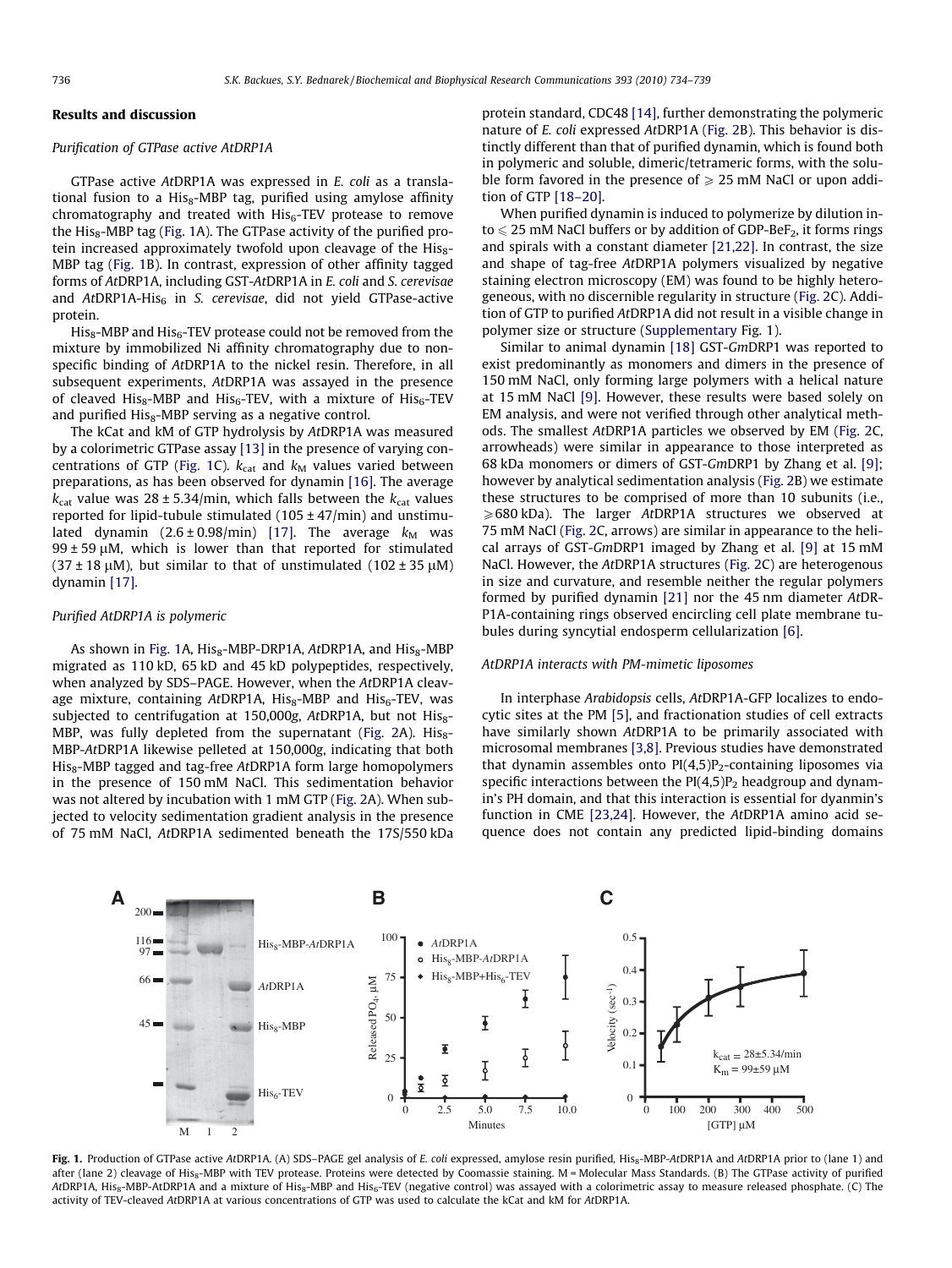<span id="page-3-0"></span>

Fig. 2. AtDRP1A forms large polymers in vitro. (A) Purified His<sub>8</sub>-MBP -AtDRP1A and TEV-cleaved AtDRP1A (200 nM) was centrifuged at 150,000g in a pH 7.5 HEPES buffer containing 150 mM NaCl and 2 mM MgCl<sub>2</sub>. The load and supernatant (S150) were analyzed by immunoblotting with antibodies against AtDRP1A and MBP. The immunoblot was overexposed to demonstrate absence of AtDRP1A in the S150. (B) AtDRP1A (50 nM) was separated on a 5-50% (w/v) sucrose gradient by centrifugation at 150,000g for 18 h and gradient fractions were analyzed by immunoblotting with antibodies against AtDRP1A. Black and gray bars represent the peak and range, respectively, for three molecular weight markers (BSA 4.4S, Catalase 11.4S and AtCDC48 17S) run in parallel on a separate gradient and detected by SDS–PAGE gel analysis and Coomassie staining. Equivalent fractions were determined by measurement of refractive index. (C) AtDRP1A (1  $\mu$ M) visualized by electron microscopy after negative staining with Nano-W®. Right panels are higher magnification views. Arrowheads indicate smaller AtDRP1A polymers; arrows indicate larger AtDRP1A polymers. Scale bars = 100 nm.

(SMART server <http://smart.embl-heidelberg.de/> [\[25\]\)](#page-5-0). Therefore, we examined whether or not AtDRP1A polymers had any intrinsic affinity for PM phospholipids through binding studies to proteinfree PM-mimetic (PMM) liposomes, whose lipid composition closely resembled that of the cytosolic face of the plant PM bilayer. Previous studies have determined the total lipid composition of the Arabidopsis PM [\[26\]](#page-5-0) and have shown that PS is restricted to the inner leaflet of plant cell PMs [\[27\]](#page-5-0). PMM liposomes were generated from a mixture of 40 mol%  $\beta$ -sitosterol, 25 mol% Soy PC, 20 mol% DOPE, 10 mol% DOPS and 5 mol% DOPG with trace amounts of H<sup>3</sup>-DOPC. Binding was assayed by liposome flotation followed by scintillation counting and immunoblotting. AtDRP1A, but not  $His<sub>8</sub>-MBP$ , showed robust binding to PMM liposomes ([Fig. 3](#page-4-0)A).

The PMM liposomes have a net negative charge due to the presence of DOPS and DOPG, suggesting that the interaction with polymers of AtDRP1A, which is predicted to have a net positive charge (PI = 8.5), might be based on charge–charge interactions. Consistent with this, AtDRP1A did not show binding to uncharged liposomes lacking DOPS and DOPG (40 mol%  $\beta$ -sitosterol, 40 mol% Soy PC, 20 mol% DOPE) [\(Fig. 3](#page-4-0)B).

Interestingly, in spotted lipid overlay assays AtDRP1A did not show binding to DOPS, but instead showed specific binding to  $PI(3)P$  and  $PI(5)P$ , with less binding to  $PI(4)P$ , similar to what has been reported for AtDRP2A [\[28\]](#page-5-0) (Supplementary Fig. 2A). However, in liposome flotation assays AtDRP1A showed similar binding to DOPC-based liposomes containing 20% DOPS or 10% PI(3)P, PI(4)P or PI(5)P, as well as liposomes containing as little as 2% DOPS (Supplementary Fig. 2B–C).

## AtDRP1A-induced liposome clustering

Both dynamin and the yeast dynamin-related protein ScDMN1 (involved in mitochondrial fission) have been shown to assemble onto the outer surface of liposomes in vitro, and cause the deformation of those liposomes into tubules [\[29–34\].](#page-5-0) To determine whether AtDRP1A polymers similarly affect liposome structure, protein-free PMM liposomes [\(Fig. 3](#page-4-0)B) and PMM liposomes preincubated with AtDRP1A [\(Fig. 3C](#page-4-0)) were stained and visualized by EM. Liposomes bound to AtDRP1A appeared as darkly staining clusters, which were not observed in protein-free liposome samples. The addition of GTP to these AtDRP1A-liposome complexes resulted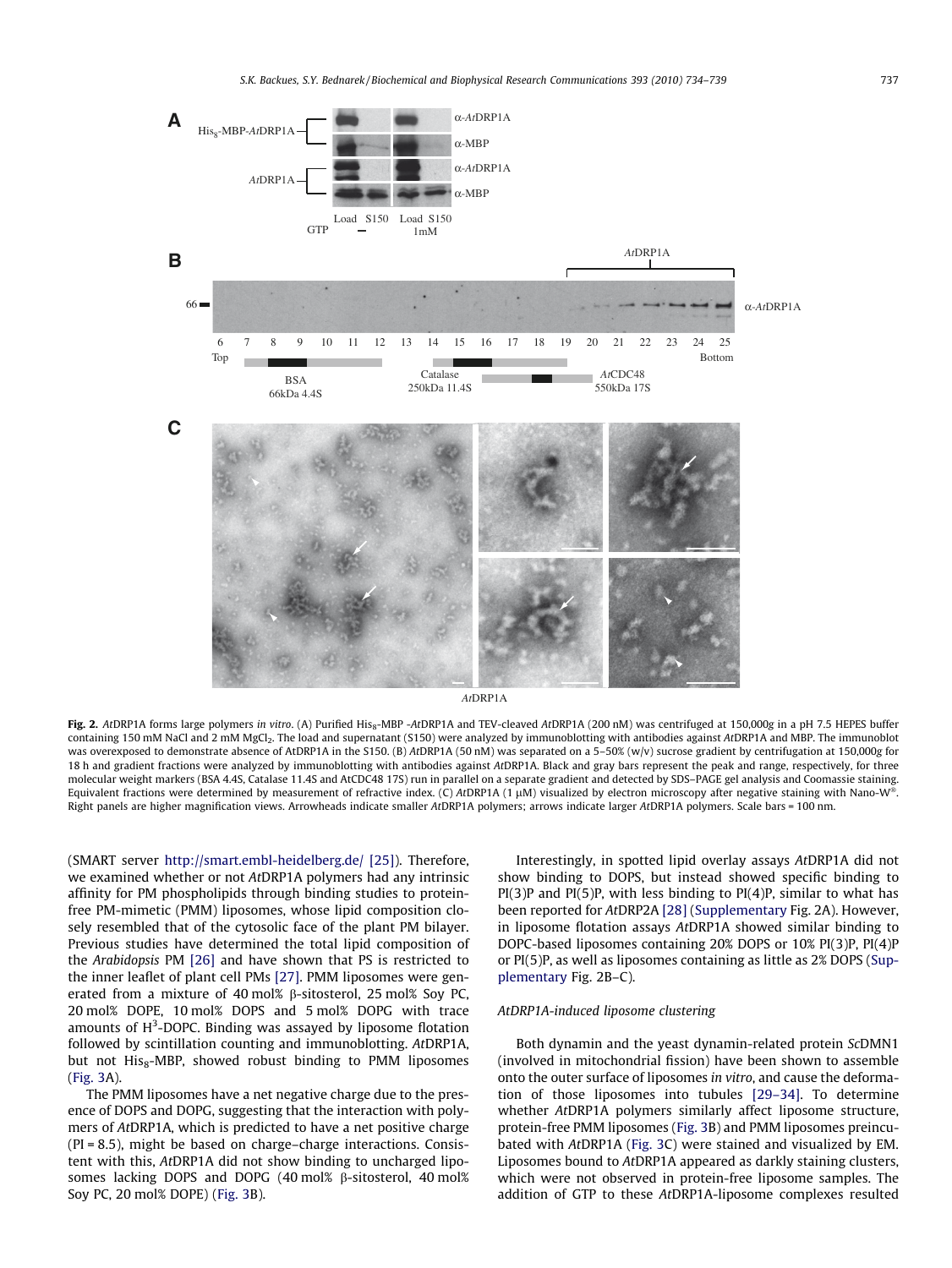<span id="page-4-0"></span>

Fig. 3. AtDRP1A binds and clusters protein-free liposomes. (A-B) Liposome flotation assay. (A) Arabidopsis Plasma Membrane Mimetic liposomes ("PMM": 40% ß-sisterol, 25% Soy PC, 20% DOPE, 10%DOPS and 5% DOPG) or (B) neutrally charged liposomes ("Neutral": 40% ß-sisterol, 40% Soy PC, 20% DOPE) spiked with trace H<sup>3</sup>-DOPC were generated by extrusion through a 50 nm membrane. These liposomes (44 mM) were incubated with purified AtDRP1A (250 nM) and separated from the load by flotation on a 40–30–0%  $(w/v)$  Accudenz step-gradient. The two top  $(1, 2)$  and the two bottom  $(6, 7)$  fractions of the gradient were analyzed by scintillation counting and immunoblotting with antibodies against AtDRP1A and MBP. (C) PMM liposomes were stained with OsO<sub>4</sub> followed by Nano-W® and visualized by electron microscopy. (D) PMM liposomes were incubated with AtDRP1A then stained and visualized as in (C). Arrows indicate clusters of liposomes induced by binding of AtDRP1A. Scale bars in (C–D) = 100 nm.

in no discernible change in structure (Supplementary Fig. 3). This clustering of liposomes onto AtDRP1A polymers is very different than what has been observed for dynamin or ScDMN1 in vitro, and is also distinct from the AtDRP1A-containing rings observed encircling cell plate membrane tubules in vivo during syncytial endosperm cellularization [\[6\].](#page-5-0)

# Conclusions

Our analysis of the in vitro structure and membrane lipid interaction of purified, bacterially-expressed AtDRP1A suggest that the plant-specific DRP1 family has distinct characteristics from animal dynamin, even though previous studies have demonstrated that AtDRP1A, like dynamin, functions in CME [\[5\]](#page-5-0). Likewise, the propensity of purified AtDRP1A to form stable, GTP-insensitive, heterogeneous polymers that promote liposome clustering contrasts with the in vivo observation that AtDRP1A-GFP exists in a cytoplasmic (presumably soluble) pool [\[4\]](#page-5-0), and that AtDRP1A can polymerize around membrane tubules during cell plate formation [\[6\]](#page-5-0). This suggests that E. coli expressed AtDRP1A, while GTPase active, is lacking one or more in vivo factors necessary for modulating the polymeric state of individual AtDRP1A subunits, and thereby polymerizes inappropriately into a form that does not retain full functionality.

One possibility is that the activity and polymeric structure of AtDRP1A is regulated by post-translational modification, such as phosphorylation. Park et al. [\[8\]](#page-5-0) found approximately 10% of cellular AtDRP1A to be soluble upon cell disruption, and reported that this soluble form migrated slightly slower on SDS–PAGE gels. This slower migration could be reversed by alkaline-phosphatase treatment, suggesting that the soluble form of AtDRP1A is phosphorylated. These results, together with our observations that E. coli expressed AtDRP1A, which lacks phosphorylation, forms stable polymers, point to the need for further study of native AtDRP1A, in particular the identification of post-translational modifications and/or relevant interacting proteins. The ability of these putative modifications or interacting proteins to modulate the polymeric and membrane binding characteristics of purified AtDRP1A will be a key step in understanding the targeting and regulation of the plant-specific DRP1 family.

## Acknowledgments

We would like to thank Dr. Tom Martin of the UW Madison Department of Biochemistry and members of his lab, including Judith Kowalchyk and Kristin Boswell, for their extensive help and advice with the lipid biding assays, and Randall Massey and Ben August of the UW Medical School EM facility for their help with the EM. We would like to thank Catherine Konopka and Brian Duerst for help with the generation of pVP16-TEV-DRP1A. We also thank current and former members of our lab, including David Rancour, Colleen McMichael and Sookhee Park for helpful discussions. This research was supported by funding to SYB from the USDA National Research Initiative Competitive Grants Program (project #2004-03411). SKB was supported by a National Institutes of Health, National Research Service Award T32 GM07215 from the National Institute of General Medical Sciences.

## Appendix A. Supplementary data

Supplementary data associated with this article can be found, in the online version, at [doi:10.1016/j.bbrc.2010.02.070.](http://dx.doi.org/10.1016/j.bbrc.2010.02.070)

# References

[1] D.A. Collings, L.K. Gebbie, P.A. Howles, U.A. Hurley, R.J. Birch, A.H. Cork, C.H. Hocart, T. Arioli, R.E. Williamson, Arabidopsis dynamin-like protein DRP1A: a null mutant with widespread defects in endocytosis, cellulose synthesis, cytokinesis, and cell expansion, J. Exp. Bot. 59 (2008) 361–376.